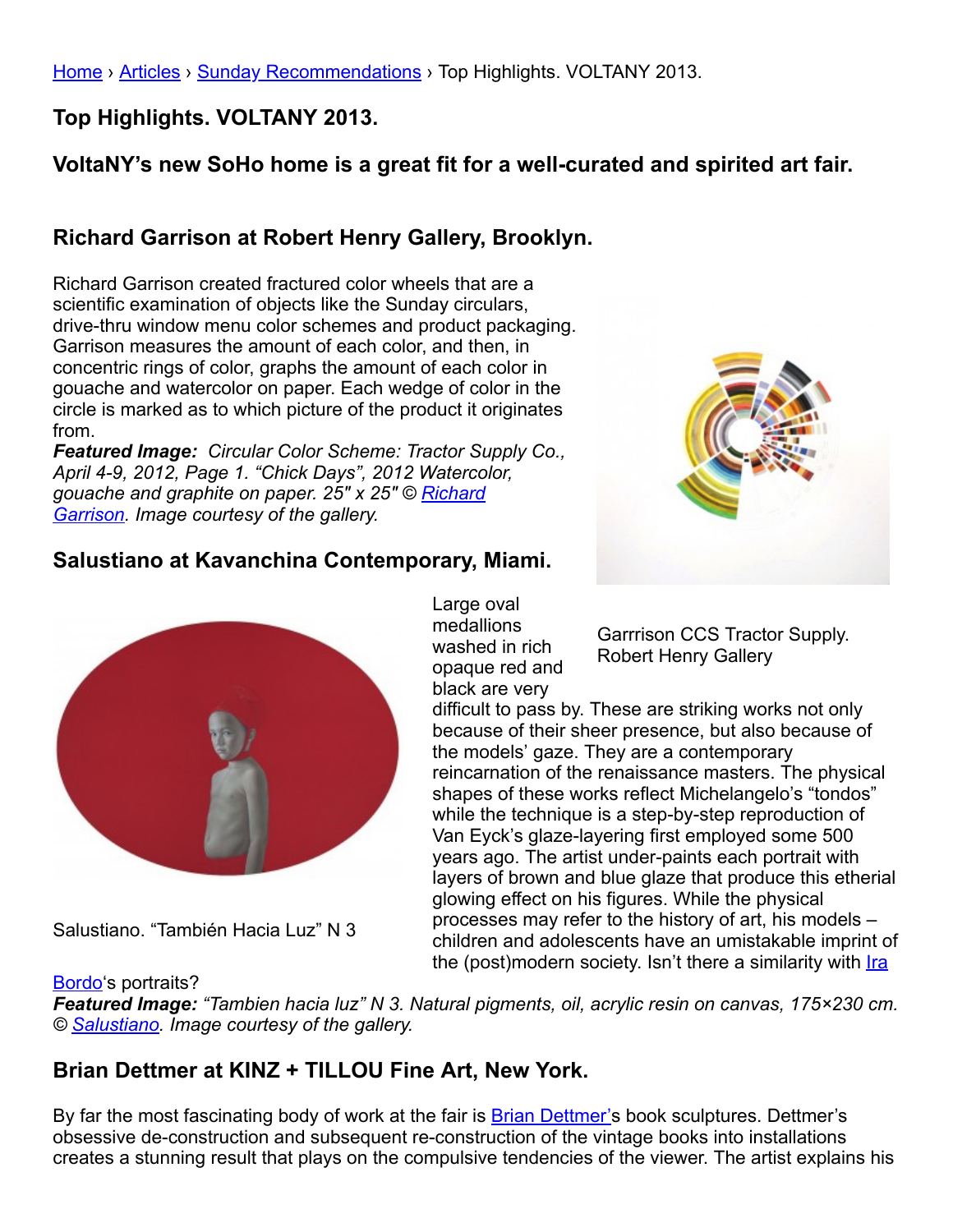interest in the material: "The book's intended function has decreased. Its relevance remains vital but the content stays sedentary and the form remains linear in a non-linear world. We are left with the raw material..."

*Featured Image: Tower 1. Detail. ©Brian Dettmer. Image courtesy of the gallery.*

## **Kyotaro Hakamata at Ma2 Gallery, Tokyo.**



These multilayered acrylic figures at first appear to be slammed into the wall face first. Depressing, really. But



Brian Dettmer. Tower 1. Detail 3E. **[Volta NY](http://www.galleryintell.com/voltany/)** art fair

overcome this first impression and ask the director of this Tokyo-based gallery to tell you more about the figures and their awkward placement. It turned out that these carved candy-colored figures, (their surface is rather an unexpected tactile experience), are looking at a whole different world, there beyond the material substance of the wall. A hugely optimistic approach! In fact we should all have one of these figures to remind us that "hitting the wall" just reminds us of the whole other world of opportunities awaiting on the other side. *Featured Image: Man with a Bottle. 74×21.5x16cm © Kyotaro Hakamata. Image courtesy of the gallery.*

#### **Susanne Rottenbacher at Teapot Gallery, Cologne.**

Susanne Rottenbacher began her career studying stage and light design at the Columbia University in New York and the Bartlett School of Architecture and Planning in London. Luminous, engaging and seductive. Rottebbacher's curved light sculptures are futuristic objects that prompt the possibility of time travel. They are Alice's light deep into the tunnel to Wonderland. Inside the transparent plastic objects a filigree wire structure is trimmed with small colored LEDlamps. The outside is painted with stripes of differing color intensity, width and density.

*Featured Image: Shine a Light. © Susanne [Rottenbacher. Image courtesy of the gallery.](http://www.susannerottenbacher.de/)*

Kyotaro Hakamata. VoltaNY

### **Alice Attie at Foley, New York.**

Returning to the [Surrealist c](http://www.galleryintell.com/sunday-exhibition-recommendations-february-10-2013/)oncepts of considering written language for its visual qualities and presenting it alongside drawing Alice Attie makes language the focal point in her work. In her most recent body of work Class Notes, she composed drawings in both physics and philosophy while at